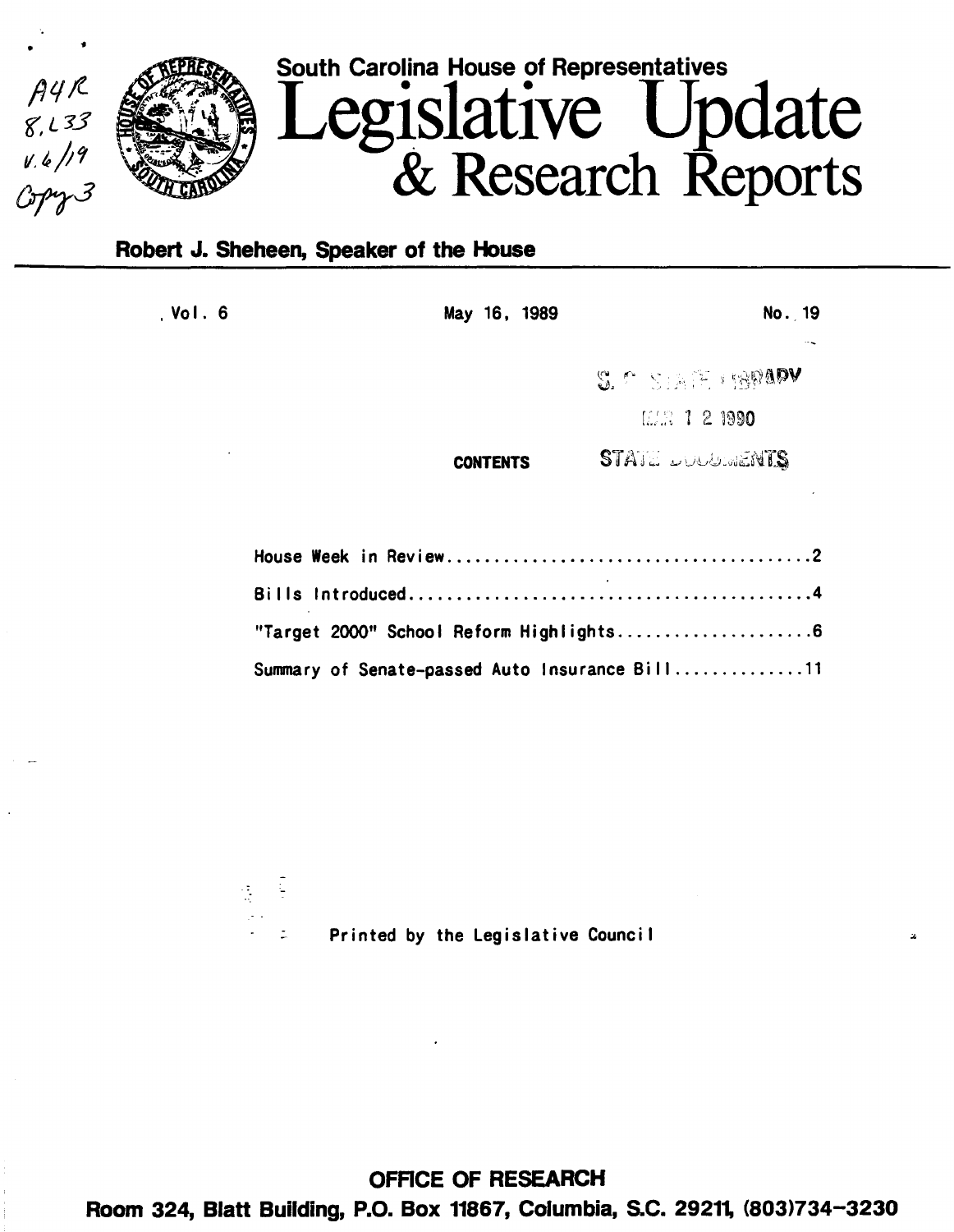Legislative Update, May 16, 1989

 $\cdot$   $\cdot$ 

House Week in Review

With three legislative weeks left in the 1989 session, the House has spent the past two weeks plowing through the calendar. A number of major bi lis have been passed and sent to the Senate. Some have been ratified and are before the Governor for his signature. A good number are on the calendar for consideration or have been given that crucial second reading.

# Ratified Bi lis

A number of notable bills have been been ratified and sent to the governor for his signature. Among these are: S.328, a joint resolution ratifying the 25th Amendment to the U.S. Constitution; S.4, the S.C. Fair Housing Law; H.3398, the Dissolution of Co-ops bill, and H.3472, which further amends the law dealing with grave destruction.

Also enrolled for ratification was H.3414, legislation that creates a Continuum of Care for Emotionally Disturbed Children. A significant piece of environmental legislation, H.3353, the Scenic Rivers Act, also was enrolled for ratification, as was H.3693, the Bootleg and Counterfeit Tape bill. And for all those citizens interested in cleaner highways, H.3062, a bi II that adds further requirements for vehicles hauling leaky materials, has been enrolled for ratification.

# Sent to the Senate

A number of House bills were given third reading in the past two weeks and are now before the Senate for consideration. These include H.3358, •the bi II that would set up the "zero-based" budget review process; H.3459, a bill that revises last year's Fee in Lieu of Taxes legistation that has been successful in attracting economic development, and H.3792, legislation that would change enactment of a State Bond Bill from even-numbered years to odd-numbered years beginning in 1991.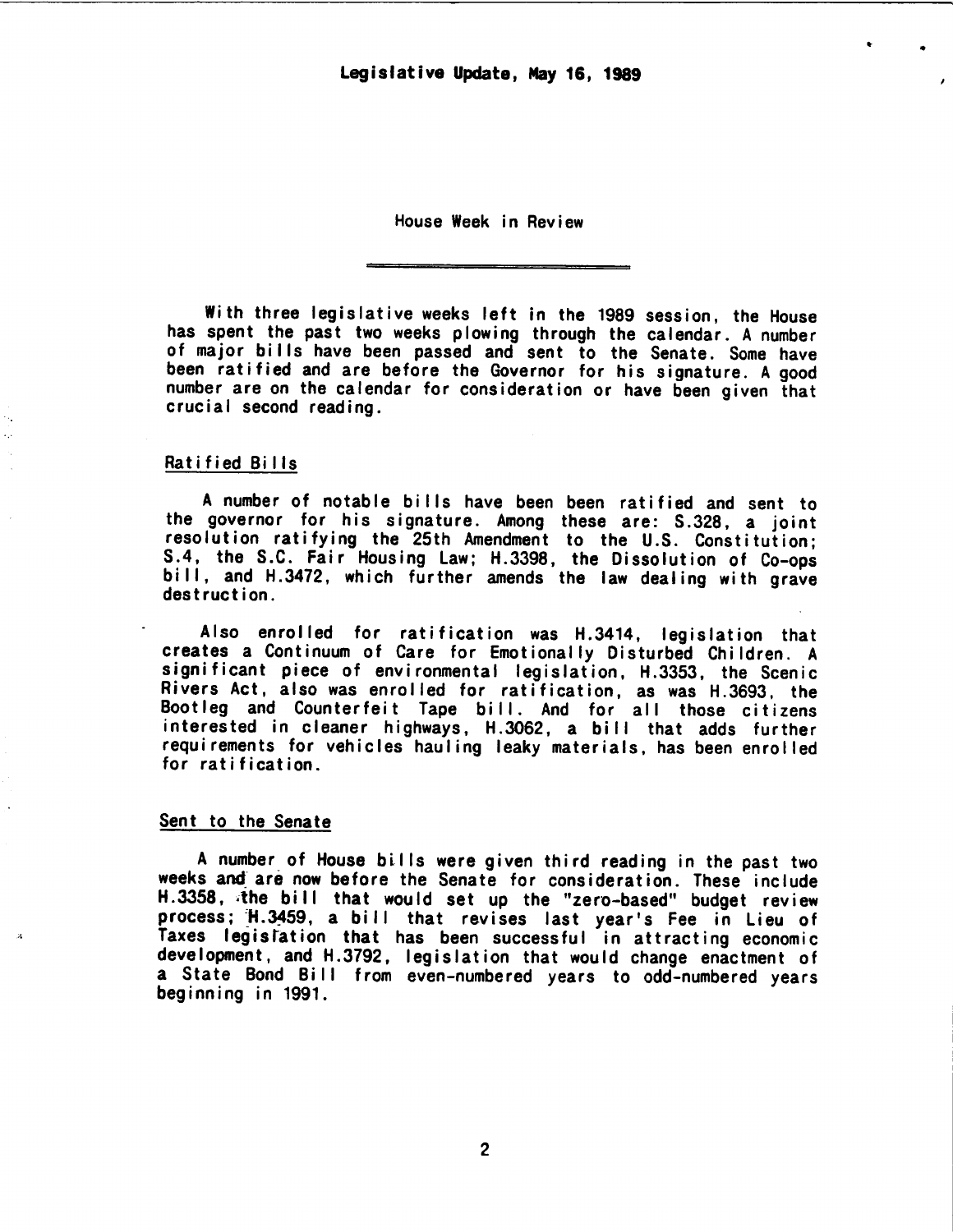Also receiving third reading approval by the House have been H.3689, the Infants and Toddler with Handicapping Conditions Act, which would set up a state-supported intervention program for these children; H.3722, legislation that would revise the length of two-unit truck combination allowed on the state's highways and interstates, and S.414, the Pre-need Funeral Contract bi II.

Two major bills receiving third reading by the House were H.3216, Health Insurance Pool legislation, and H.3609, legislation establishing a 25 year retirement program for state employees. The Health Insurance Pool bill will establish a means for people to obtain health insurance who want health insurance but have had difficulty qualifying for it.

The 25 year retirement bill would allow state employees the option of retiring after 25 years of service at 43.75 percent of their final salaries. The bill also was amended to include a one-year sabbatical provision for public school teachers who have taught for 15 years.

# Further House Action

..

Obscene bumper stickers -- prohibitions against, that is -finally received third reading by the House last week. The House also amended S.281, the Anabolic Steroid bill, with its own version and returned it to the Senate. This action also was taken on H.3695, when the House amended the Senate's version of automobile insurance back to the original House-passed bill.

A con terence cornni ttee was named to work out House and Senate differences over H.3388, the bill to allow commingling of the state health and dental reserve funds. Named to the conference committee were Reps. Robert Mclellan, Tim Rogers and Daniel Winstead. Senate members are Sens. James Waddel I, Peden Mcleod and Glenn McConnel I.

#### The Week Ahead

This: week should unofficially be "Education Week" in the House as members take up the "Target 2000" school reform legislation. The House Education and Public Works Committee is proposing to amend S.321, school flexibility legislation, to include the "Target 2000" provisions. A summary of the "Target 2000" bi II is in this week's Legislative Update.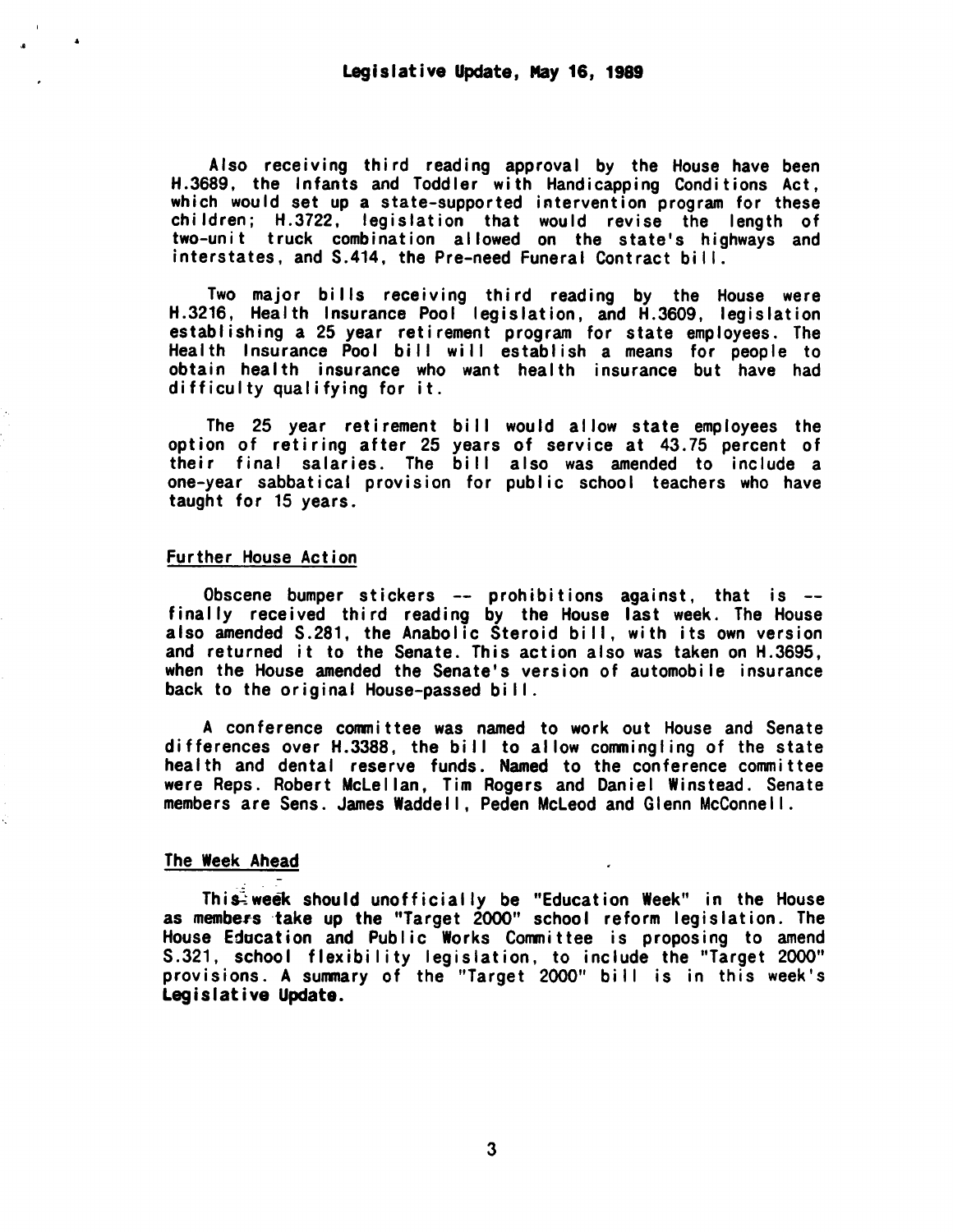..

 $\mathbf{x}$ 

# Bills introduced

Here is a sampling of the bills introduced in the House during<br>the past week. Not all the bills introduced are featured here. The bills are organized by the standing committees to which they were referred.

# Education and Public Works Committee

Public Assistance Drug Act (H.4004, Rep. Fant). This bi II would establish the Public Assistance Drug Act, providing a means by which the public can report illegal drug activities to law enforcement.<br>This reporting system would be confidential and anonymous. If money is recovered in connection with a drug arrest and conviction, the citizen will receive half as a reward for his report. This reward system does not apply to the families of law enforcement employees.

Drug Tests and Driver's Licenses (H.4036, Rep. Sharpe). Under this bill, all first-time applicants for driver's licenses, restricted driver's licenses, beginner's permits or non-resident driving privileges must take and pass a drug test within 30 days prior to the application. The test would be administered by a physician or the local health department. The Highway Department would provide forms to health care providers to fill out in connection with the drug test. The cost of the test must be paid by the applicant. This testing does not apply to license renewals.

Littering Violations (S.593, Sen. Lourie). This bill would amend the point system for moving vehicle violations by providing for the assessment of three points if a driver is found guilty of littering-while driving.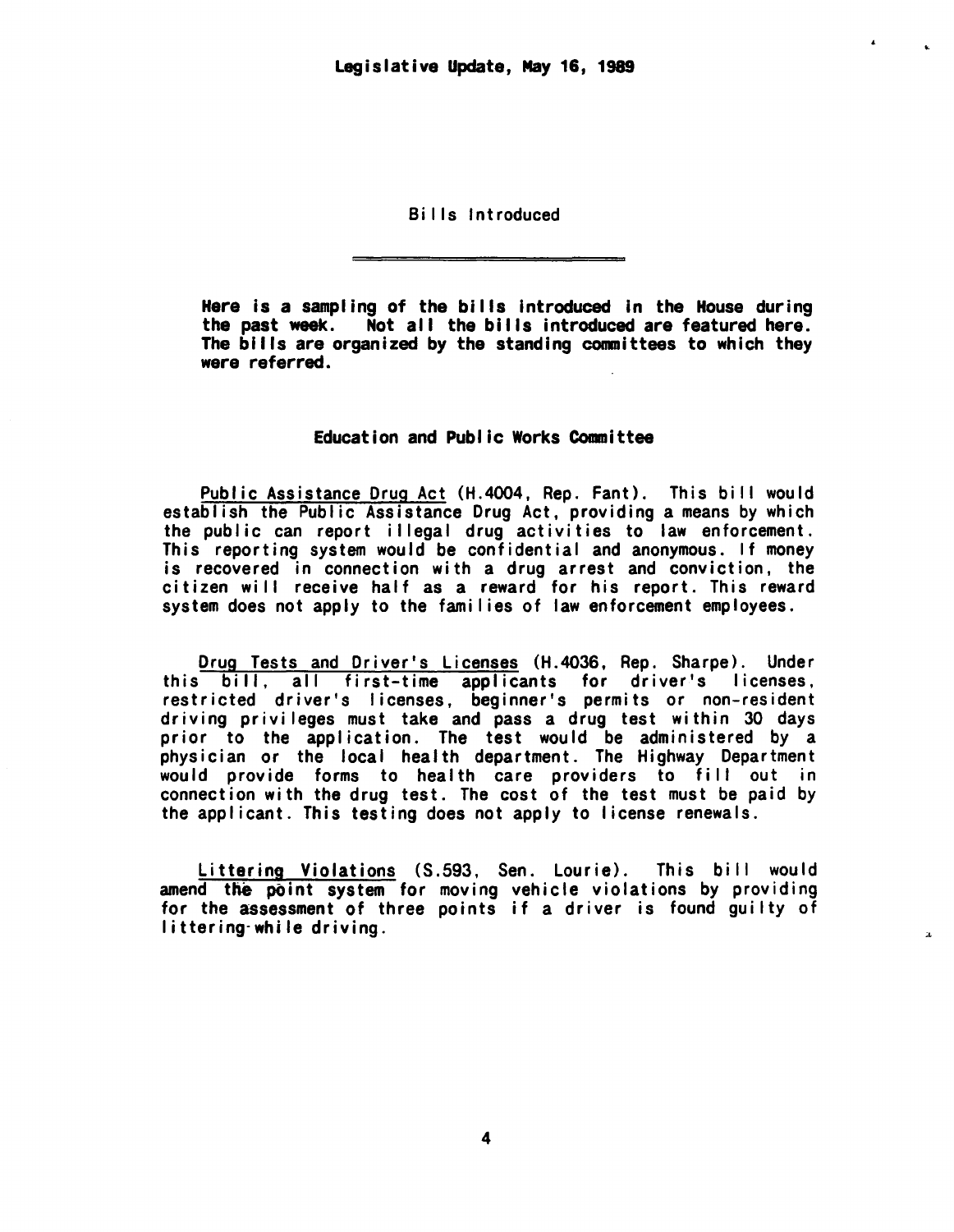# Judiciary Committee

Skateboards Regulated (H.4037, Rep. Keyserling). This bi II would allow local authorities to regulate or prohibit the use of skateboards on streets and highways under their jurisdiction.

#### Without Reference

Appropriations Provisions (H.4005, Rep. Sheheen). This joint resolution provides that the Appropriations Act of 1988 (Act 658) will remain in effect until an Appropriations Act for fiscal 1989-90 is enacted.

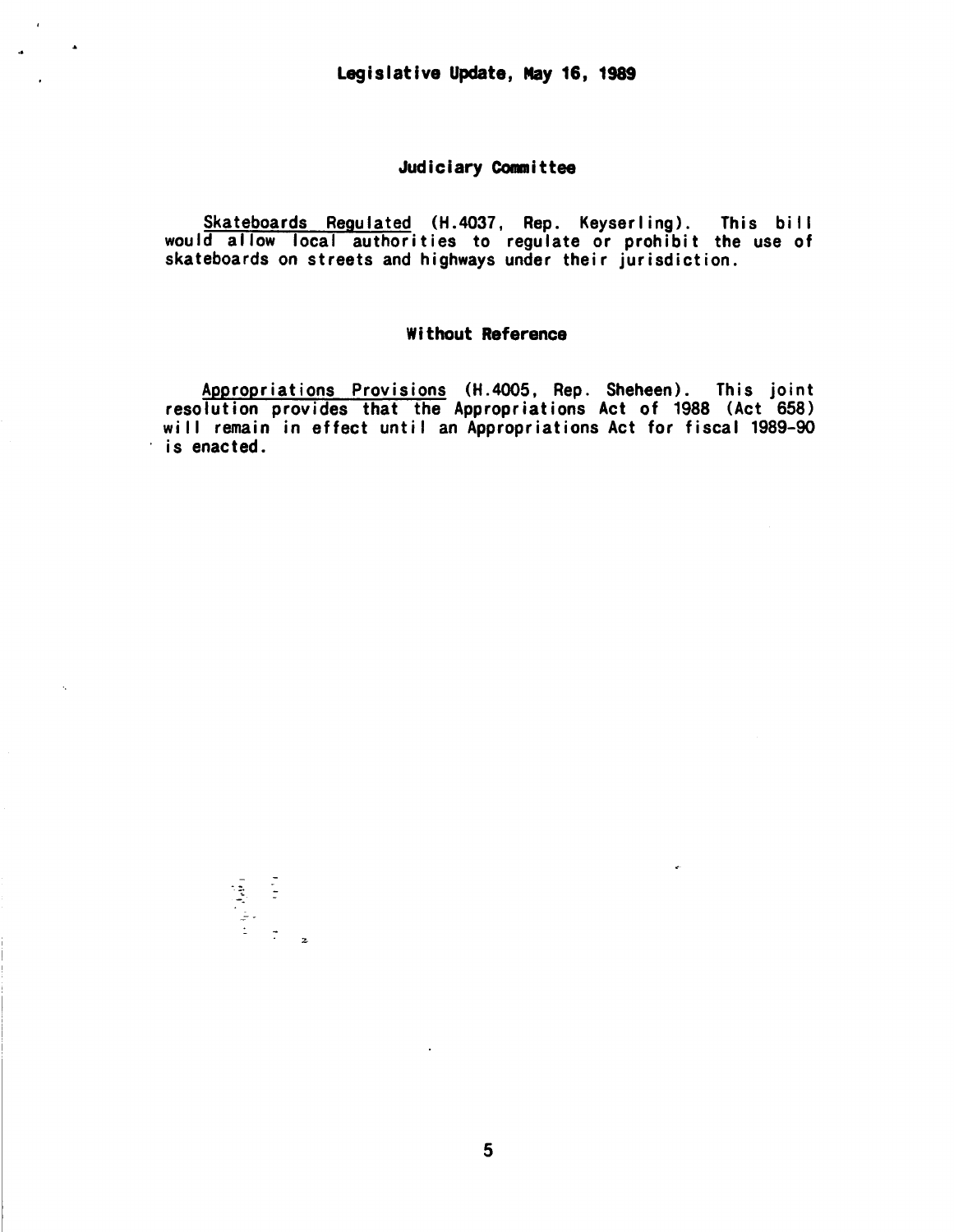High I ights of "Target 2000" School Reform Bi II

This week the House will take up the proposed "Target 2000" School Reform Legislation. This bill, dubbed by the media as "Son of EIA," is designed to enhance and build on the provisions in the 1984 Education Improvement Act.

This bill is based on the 46 recommendations from the report, "The Education Improvement Act -- Years Six Through Ten and Beyond. " The report was produced by a 44-member task force, headed by Springs Industry executive Robert L. Thompson Jr. of Fort Mill. The task force spent more than a year studying the impact of the school reforms enacted in the EIA.

Many of the recommendations made in the "Target 2000" bill have received funding in the State Appropriations Bill.

Thanks to Steve Elliott, staff counsel for the House Education and Public Works Committee, who produced this summary.

# SUMMARY OF H.3629:

"TARGET 2000" SCHOOL REFORM BILL

# 1. Early Childhood Education Program

Ŕ,

Requires the expansion of early childhood education programs for "at risk" 4-year-olds to the remaining five school districts without a program. State-funded early childhood education is a hal f-day-program provided to students whose parents allow their children's participation and who have predicted significant readiness deficiencies.

 $\mathbf{z}$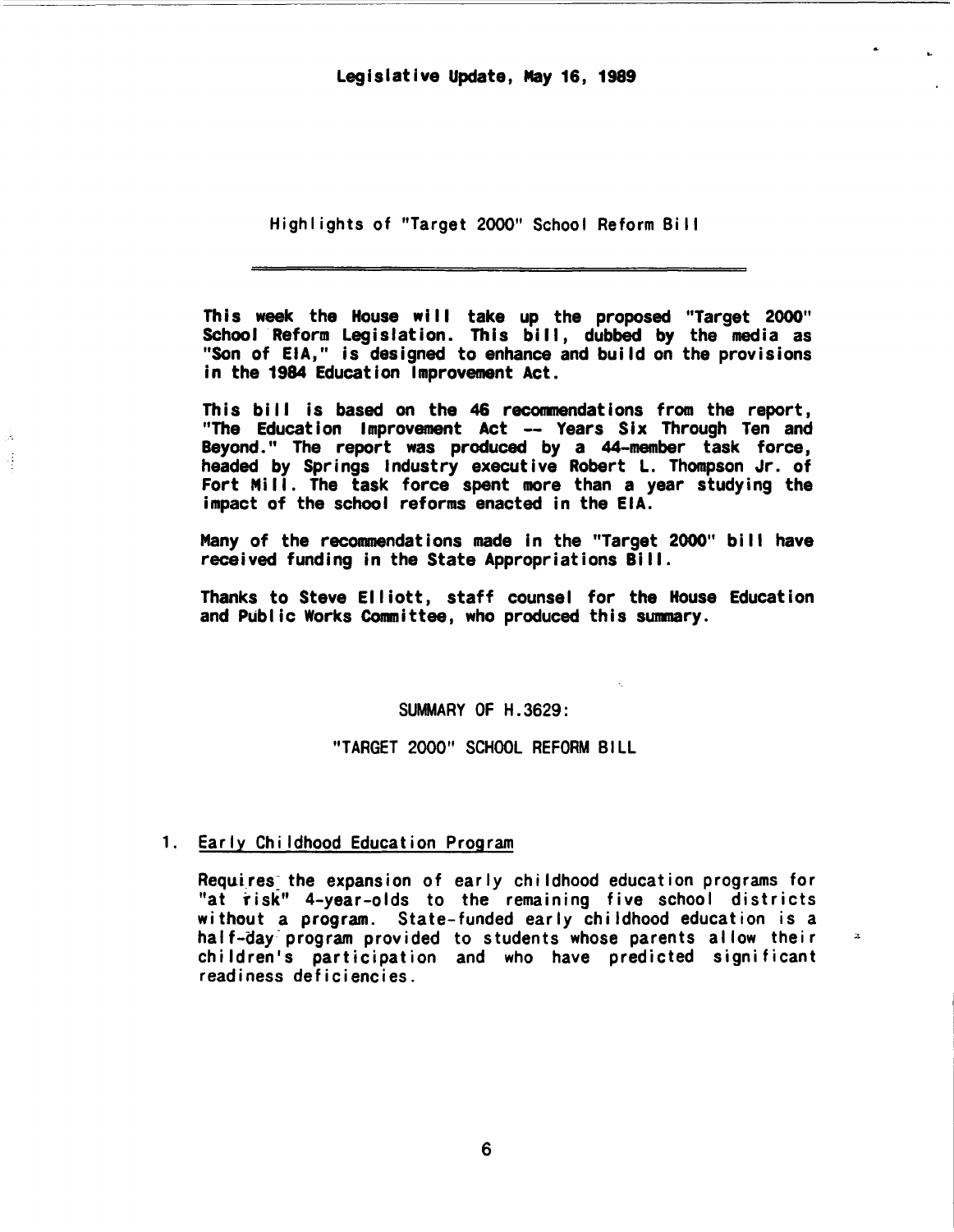#### 2. Parent Education Programs

Requires the State Board of Education to review and select or adapt a program which provides parents support as teachers of their preschool children. After a program is selected or adapted by the State Board, the program is to be implemented in all school districts over five years. Districts may institute a program of the district's own design or selection if the program meets standards for initial approval established by the State Board of Education and thereafter meets evaluation standards.

Under the bi II, parent education programs are designed to educate parents about child development and the learning process. The program would be provided for parents who have children ages birth through 3 years of age who are at risk of school failure.

#### 3. Remedial/Compensatory Education

Requires the General Assembly to fund the remedial and compensatory education program through priority 6 by at least the 1990-1991 school year. Presently, only a portion of the students in priority 6 --which includes students in grades 7 through 10 who scored below Basic Ski lis Assessment Program standards but above the 25th percentile -- are funded for remedial education.

# 4. Dropout Prevention and Recovery (District Programs)

Requires the phase-in of dropout prevention and retrieval programs in each school district over five years. During the first two years of implementation, components will be tested for their effectiveness in retaining and recovering dropouts. The State Board of Education is required to establish standards for evaluating district dropout and prevention and retrieval programs, which include reduction of the district's dropout rate or maintenance of a low rate.

If a-district's program fails to meet the evaluation standards, the district board of trustees must submit a corrective action plan to the State Board of Education. Failure to implement the corrective action plan within six months is indicated in the district's accreditation classification.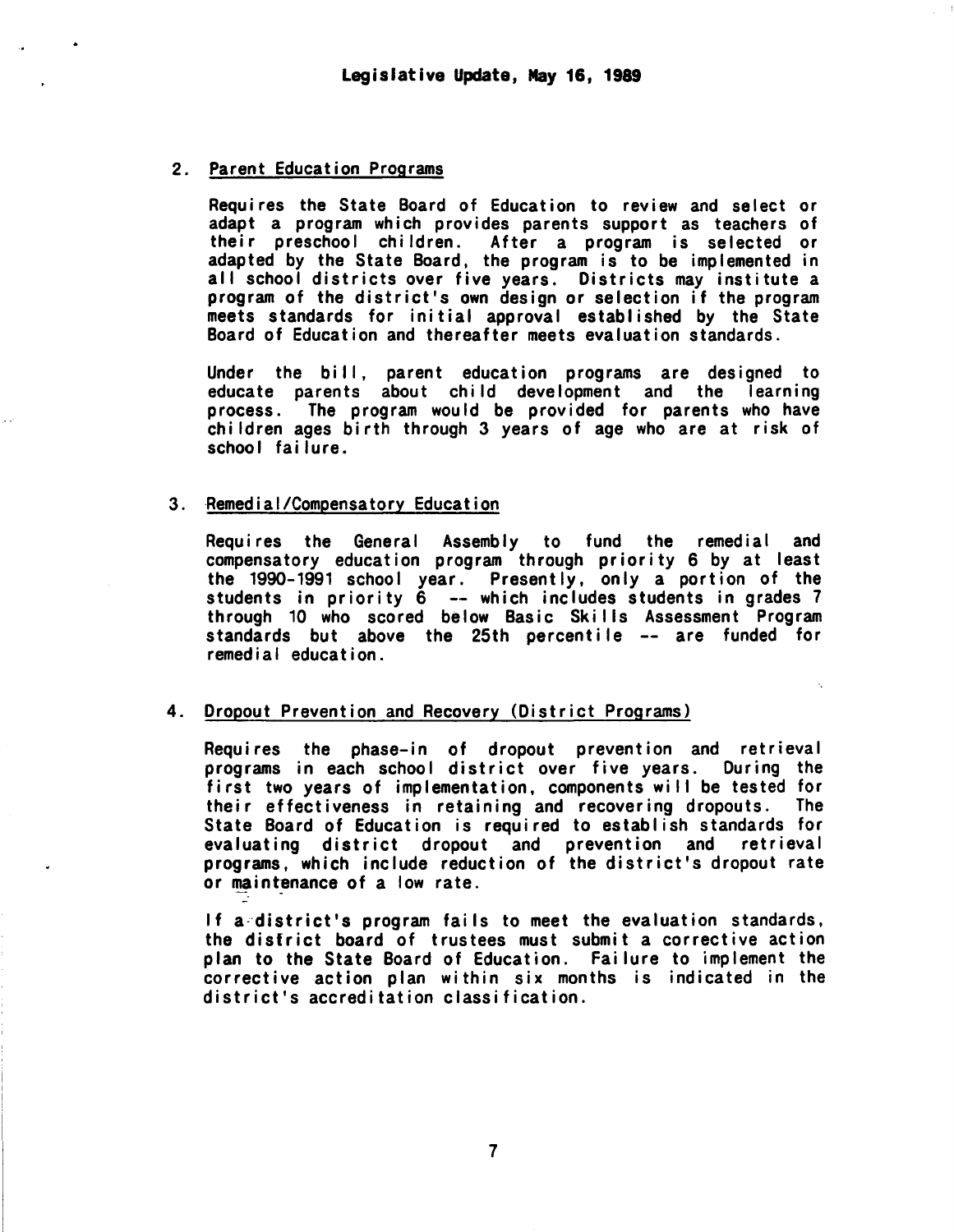# 5. Dropout Prevention (Driver's license)

Requires a person under the age of 18 to have completed high school, have a GED, or be enrolled in school or college to obtain a South Carolina driver's license. If the person under 18 years of age drops out of school after obtaining a driver's license, the person's school must notify the Highway Department, which must suspend the person's license until the person's 18th birthday or until he is re-enrolled in school for a minimum of 30 school days, unless a personal or family hardship exists.

# 6. College Public Service Activities to Encourage High School Graduation

Requires the Commission on Higher Education to adapt the higher education appropriations formula to entice public colleges and universities to ,establish public service programs presenting higher education as a viable and realistic objective and method<br>of improving voung students' opportunities in life, and improving young students' opportunities in life, emphasizing that to obtain these opportunities, students must first graduate from high school.

# 7. Higher Order Thinking Skills and Creativity

Emphasizes the teaching and learning of higher order thinking, problem solving and creativity by requiring evaluations of teachers for instruction of higher order thinking, pre-service and in-service training of teachers in higher order thinking, selection and development of textbooks and supplemental materials developing higher order thinking skills, testing students for achievement in higher order thinking as a means of driving instruction, and improved arts education.

# 8. School Flexibility and Innovation

\  $\lambda$ 

> Under one program, allows schools flexibility from state laws and regulations (DMP, BSAP, and Remedial/Compensatory Program) if schools meet criteria related to accreditation and student achievement in <sup>2</sup> basic skills and in compensatory programs. Continuation of flexibility is contingent upon a school's students meeting prescribed standards of achievement.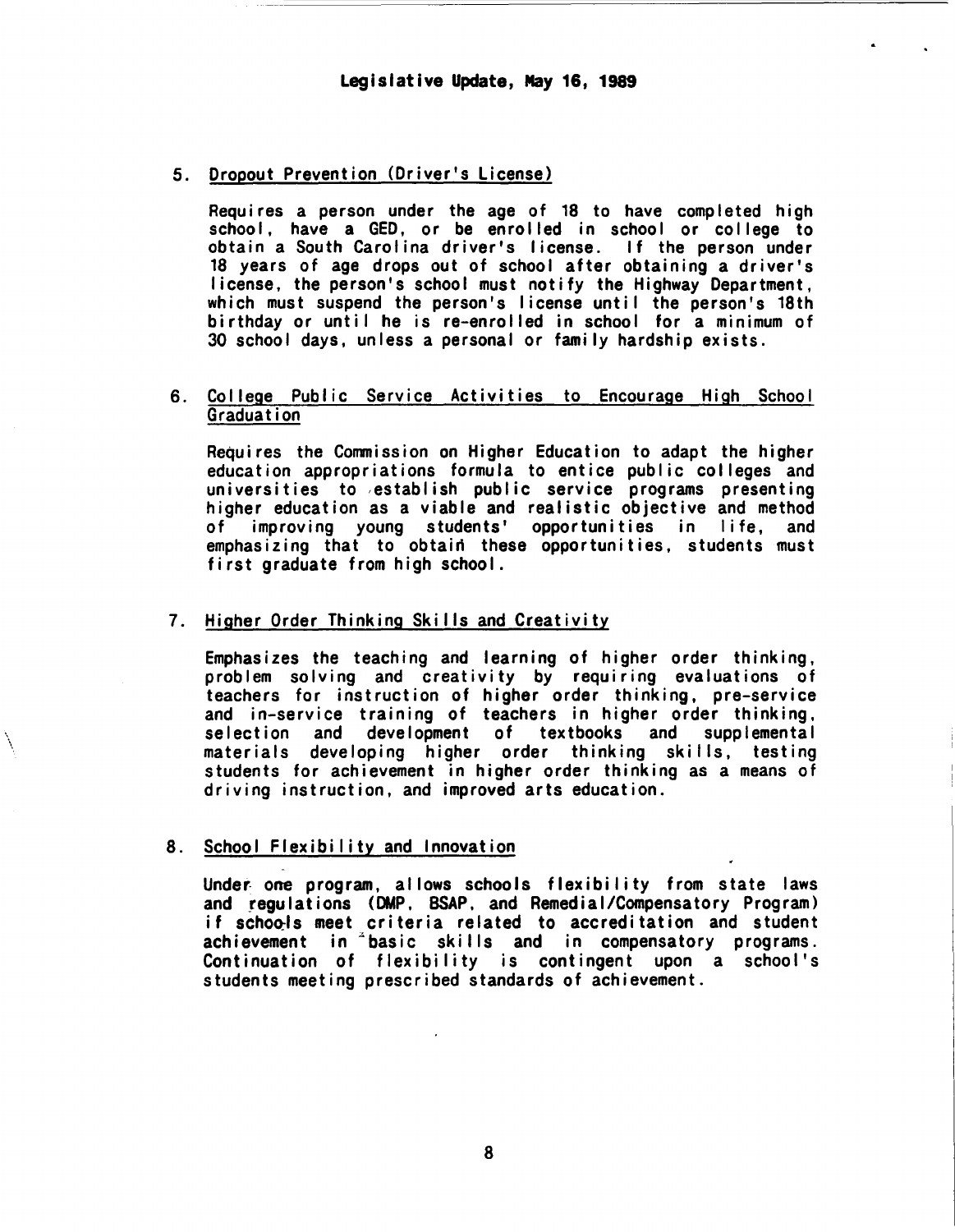Under another program, awards grants to schools on a competitive basis and in accordance with criteria to be established by the State Board of Education for schools to implement innovative and comprehensive approaches for improving student development, performance, and attendance. Awards may be made for planning and for implementation over a three year period.

An award for implementation may be made after the first three years if a specified standard is met at least once during the initial three years.

# 9. Center for the Advancement of Teaching and School Leadership

To assist a team of teachers and administrators from schools in designing and implementing meaningful change from within their schools, this provision establishes a center at a public college or university selected by the Commission on Higher Education. The program of intensive short term institutes must be provided through the center in conjunction with regional centers in other col leges and universities in the state.

# 10. Minority Teacher Recruitment

Requires the South Carol ina Center for Teacher Recruitment to establish a program with the sole purpose of expanding the number of high achieving minority students entering and completing teacher education programs.

#### 11. Business-Education Partnership/Business-Education Subcommittee

Places the Blue Ribbon Conmi ttee, which developed and monitored the Education Improvement Act, and its subcommittee in statutory law to cement the working relationship between the business and education conmunities.

# 12. School Improvement Councils

Strengthens school improvement councils, which are composed of parents, teachers, students, and other representatives of the community. charged with assisting in the preparation of an annual school improvement report and the development and monitoring of any school incentive awards.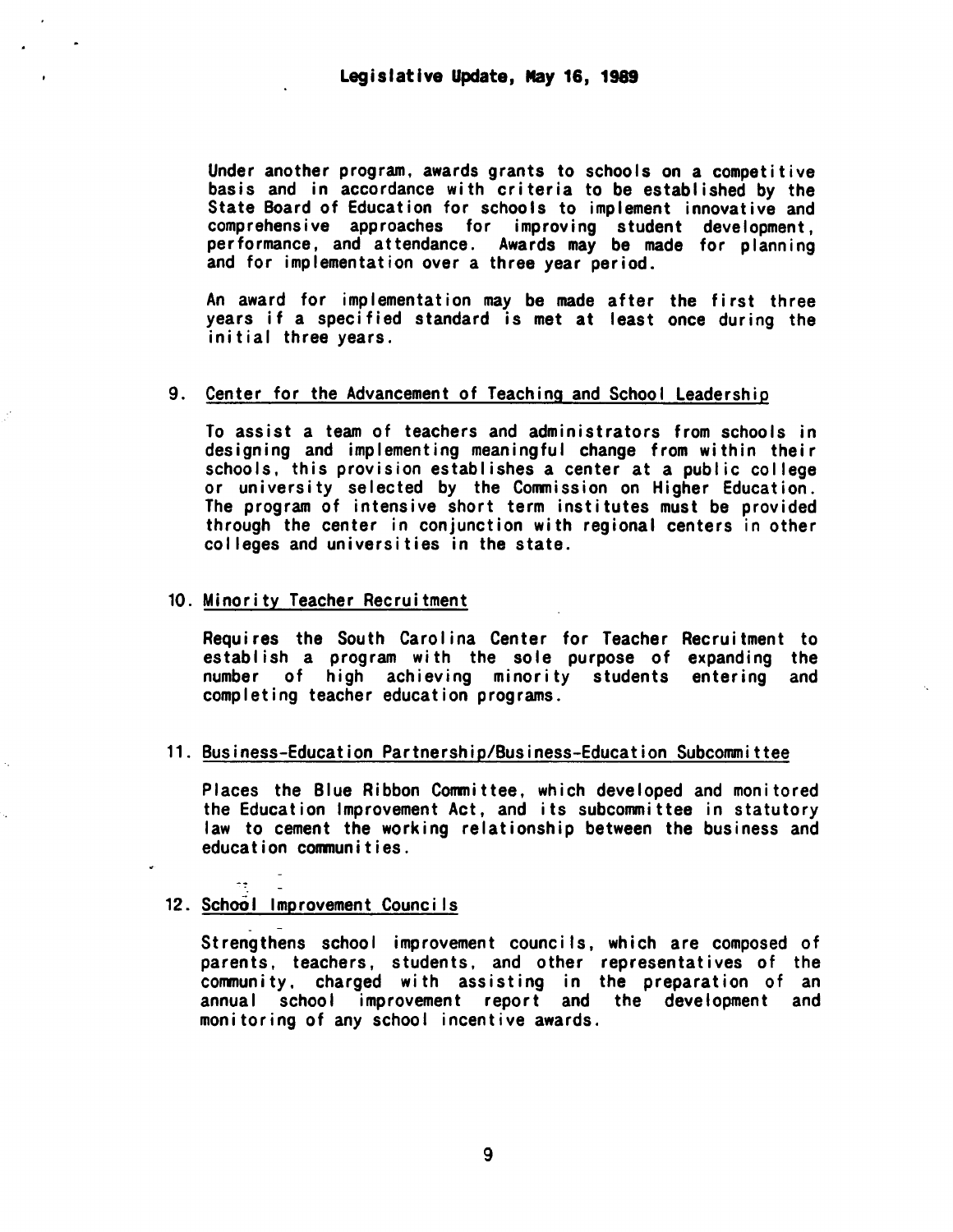The councils are strengthened by requiring school administrator<br>training programs at the Education Department's Leadership Academy to include an emphasis on the use of councils and school-based improvement; college programs leading to certification as an administrator to include training on the effective use of counci Is, and by facilitating training of counc i I members .

#### 13. Public School Employee Cost Savings Program

Establishes a program to make cash awards to individual school district employees for cost savings ideas, which prove to be workable and improve educational effectiveness. After two years, the program must be supported at a level determined by the General Assembly from a portion of the proven cost savings.

# 14. Partnership Between Individual Schools and Businesses

To foster beneficial relationships between individual schools and local businesses, this provision requires the State Board of<br>Education. in consultation with the Business-Education consultation with the Business-Education Subcommittee, to appoint a leadership network of representatives from the private sector.

# 15. School Buildings

Provides that proceeds accruing to the state pursuant to federal law or decision of the courts, providing for or authorizing the imposition of the state sales tax upon interstate mail order sales, shall be used exclusively for school building programs.

# 16. Implementation

;,.

Provides that costs of implementing the programs are to be paid wholly from funds appropriated by the General Assembly and implementation is to take place only upon and to the extent of funding by General Assembly.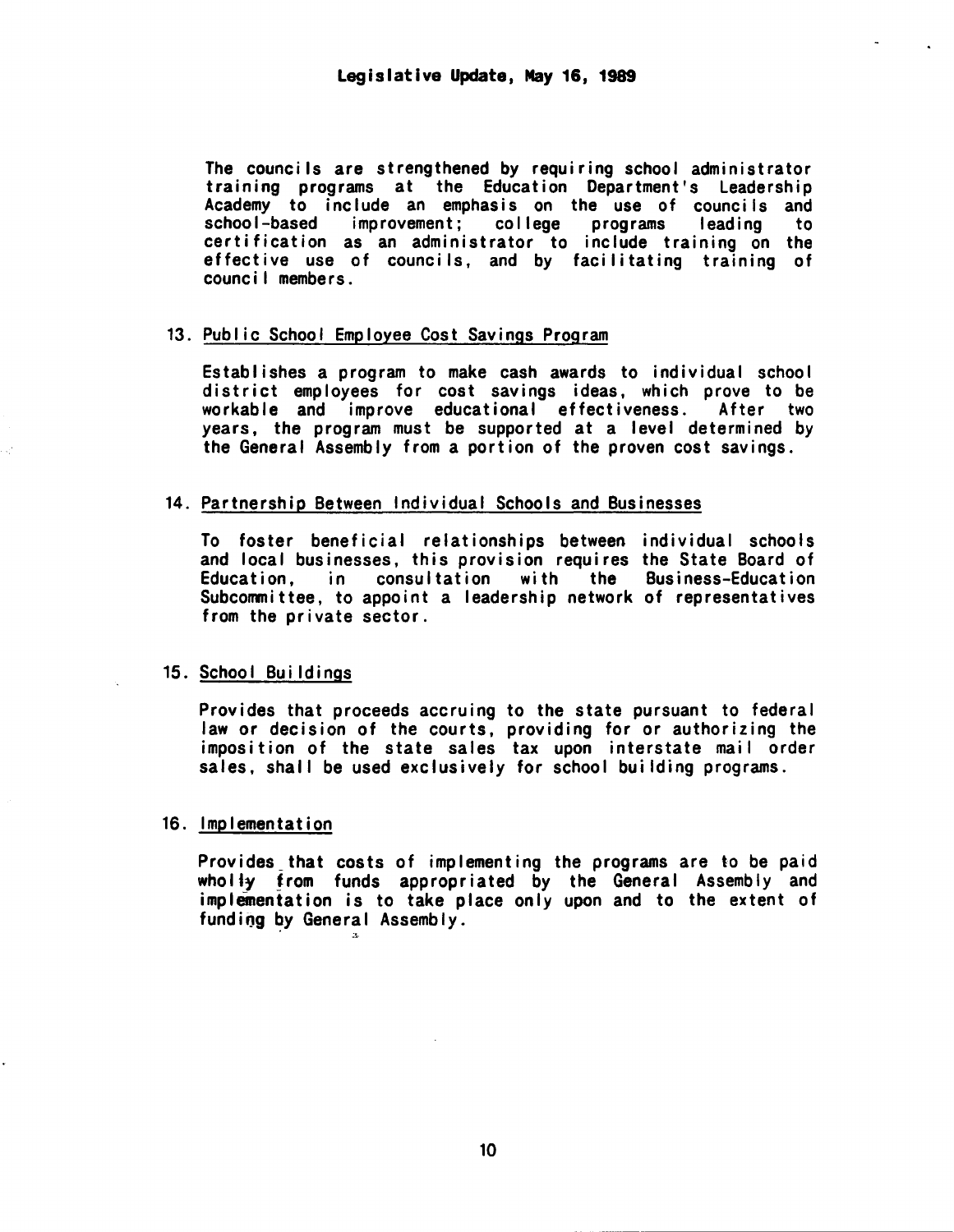Legislative Update, May 16, 1989

Summary of the Senate-Passed Auto Insurance Bi II

H. 3695, the Automobile Insurance Reform Act, now awaits action by the Senate after the House again amended the bi II last week with its version of auto insurance reform proposals.

Last week, the Legislative Update published a summary of the bi II as passed by the House. The following is a section by section summary of the bill as amended by the Senate. Thanks to Mary Lou Price, research director of the Automobile Insurance Study Committee, for this summary.

# Senate-Passed Auto Insurance Bi I I

Sec. 1 This section allows an insurer not to write comprehensive or collision coverage if the insured has one or more chargeable accidents or two or more convictions for driving violation in the past 36 months.

> In addition, the section prohibits collision or comprehensive policies with deductibles of less than \$250 to be ceded to the Reinsurance Facility. Insurers may write lower deductibles but cannot cede such policies.

# Rate Reductions

Sec. 2 The provision allows the Chief Insurance Commissioner<br>to order insurers or rating organizations to reduce or increase rates as a result of recently passed<br>legislation or recently rendered court decisions. It provides for public hearings, participation by the Consumer Advocate and an appeals process.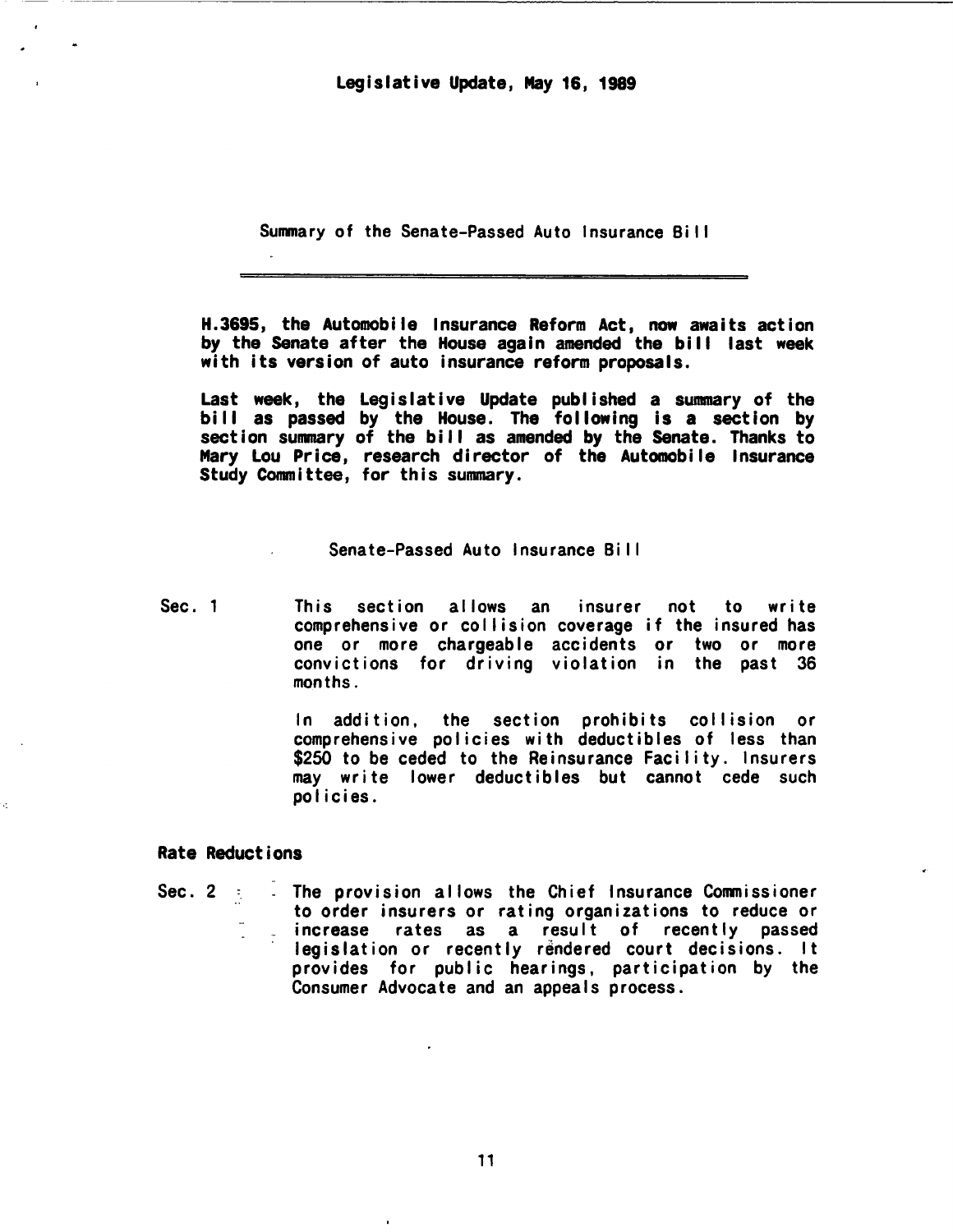# Attorneys Fees

-------------~~ ~----- -

Sec. 3 This section would allow the statute, which penalizes insurers for unreasonably refusing to pay vakid claims, to apply in federal court as well as state courts. In addition, the section amends the limit on attorney fee to no more than one-third of the judgment. The current statute limits fees to \$2,500 or one-third of the judgment, whichever is less.

#### Reinsurance Facility Governing Board

Sec. 4 This section adds the chairmen of the House Labor, Commerce and Industry Committee and the Senate Banking and Industry Committee, or their designees, as<br>ex-officio members of the Reinsurance Facility ex-officio members of governing board. It also adds the Consumer Advocate and another gubernatorial comsumer appointee to the board.

# Uninsured Motorist Premium

Sec. 5 The section repeals the \$1 fee to uninsured motorist premiums. The fee now goes to the Highway Department to track uninsured motorists.

# Insurance Fraud

Sec. 6 & 9 This section would change the crime of insurance fraud from a misdemeanor to a felony.

# Personal Injury Protection

Sec. 7 **Fixtube 2** Find repeals those sections of the law  $\frac{1}{2}$  requiring mandated Personal Injury Protection.

# Mandate To write Liability Coverage

Sec. 8 This section of the bill would allow an insurer to refuse to write liability coverage limits higher than \$250,000/\$500,000/\$50,000 if an insured has failed the objective standards. In addition, it would prohibit new policies from being cancelled in the first 60 days for non-payment unless the reason for cancellation is a check returned for insufficient funds.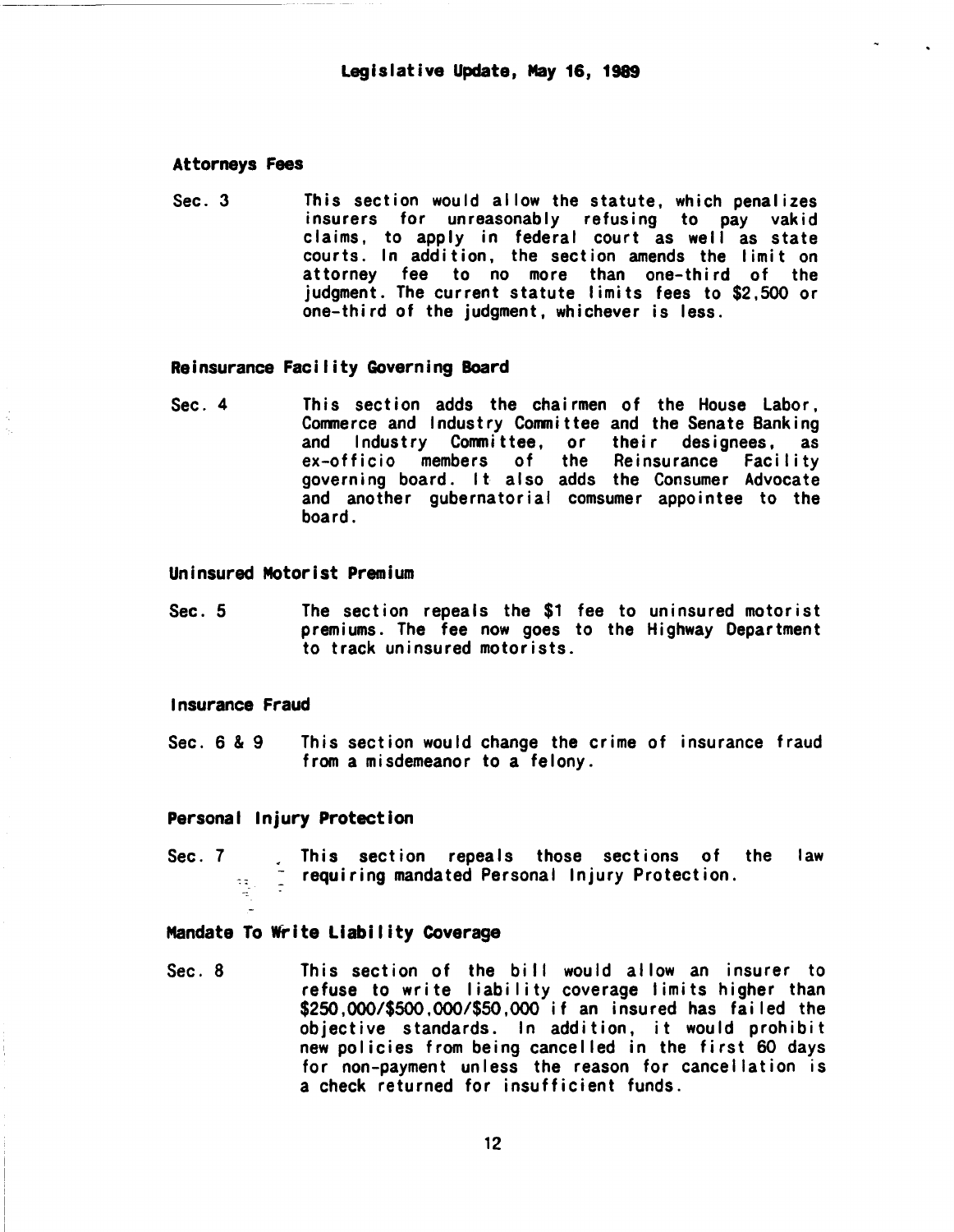#### Anti-Theft or Safety Devices

Sec. 10 This section would allow policies with a credit or discount for use of anti-theft or safety devices to be ceded to the Reinsurance Facility.

#### Ceding of Policies

Sec. 11 Under this section, an insurer may cede mandated coverages of an automobile insurance policy even when non-mandated coverages are written. But non-mandated coverages may not be ceded. However, if mandated coverage is ceded, all mandated coverages must be ceded.

# Umbrella Policies

Sec. 12 Adds language to the statute that an umbrella policy is not required to cover Uninsured Motorist and Underinsured Motorist.

# Underinsured Motor Vehicle Definition

Sec. 13 Amends the definition of "underinsured motor vehicle" to correspond to court cases which compare "I imits" to "damages."

# Cession Limits

Sec. 14 Reduces the percentage of policies that an insurer may ceded to the Reinsurance Facility from 40 percent to 35 percent.

# optional<sup>-</sup>Coverage Forms

Sec. 16 Provids that the Highway Department shall provide a form which new applicants for driver's I icenses must have showing they have insurance.

# Motor Vehicle Report

Sec. 17 Reduces the cost of MVR from \$4 to \$2.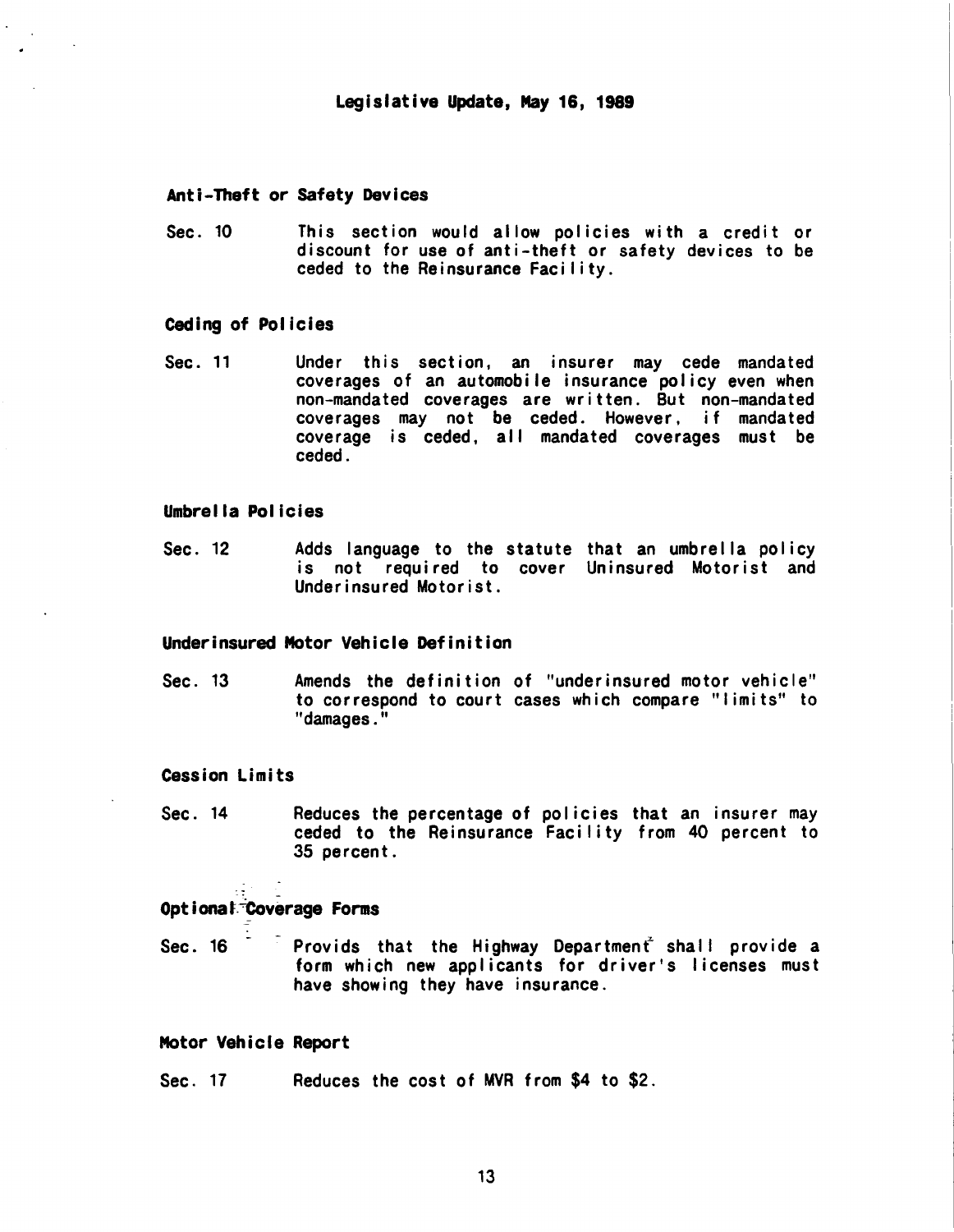# Penalty for Driving Uninsured

Sec. 18 This section allows the Highway Department to fine persons an additional penalty of \$5 per day for periods when their automobile insurance was lapsed.

#### Consumer Advocate

Sec. 19 The Consumer Advocate's discovery ability in rate hearing before the Chief Insurance Commissioner would be expanded under this section.

#### Rating Organizations

Sec. 20 This section changes the law regarding the ability of insurers to use rating organizations. Under these provisions, no rating organization may file an rate increase with the commissioner for any previously approved rate or premiums charge for any private passenger auto insurance coverage. A rating organization may file the pure loss component of the rate or premium charge for any private passenger auto insurance coverage by class and territory for the approval of the commissioner, following a public hearing.

# Safety Belts

- Sec. 21 This section requires all occupants of a motor vehicle to wear seat belts. The backseat use of safety belts would not be required unless the vehicle is equipped with shoulder belts as well as lap belts. Other exceptions are outlined in the bill. These provisions would be carried out through secondary enforcement with a fine no greater than \$20. Warning tickets would be given for 6 months after passage. 74.
	- The section also requires all insurance companies to Submit revised rates to the Chief Insurance Commissioner reflecting a decrease in premium charges of no less than 6.9 percent. The new rates must be submitted by Oct. 1.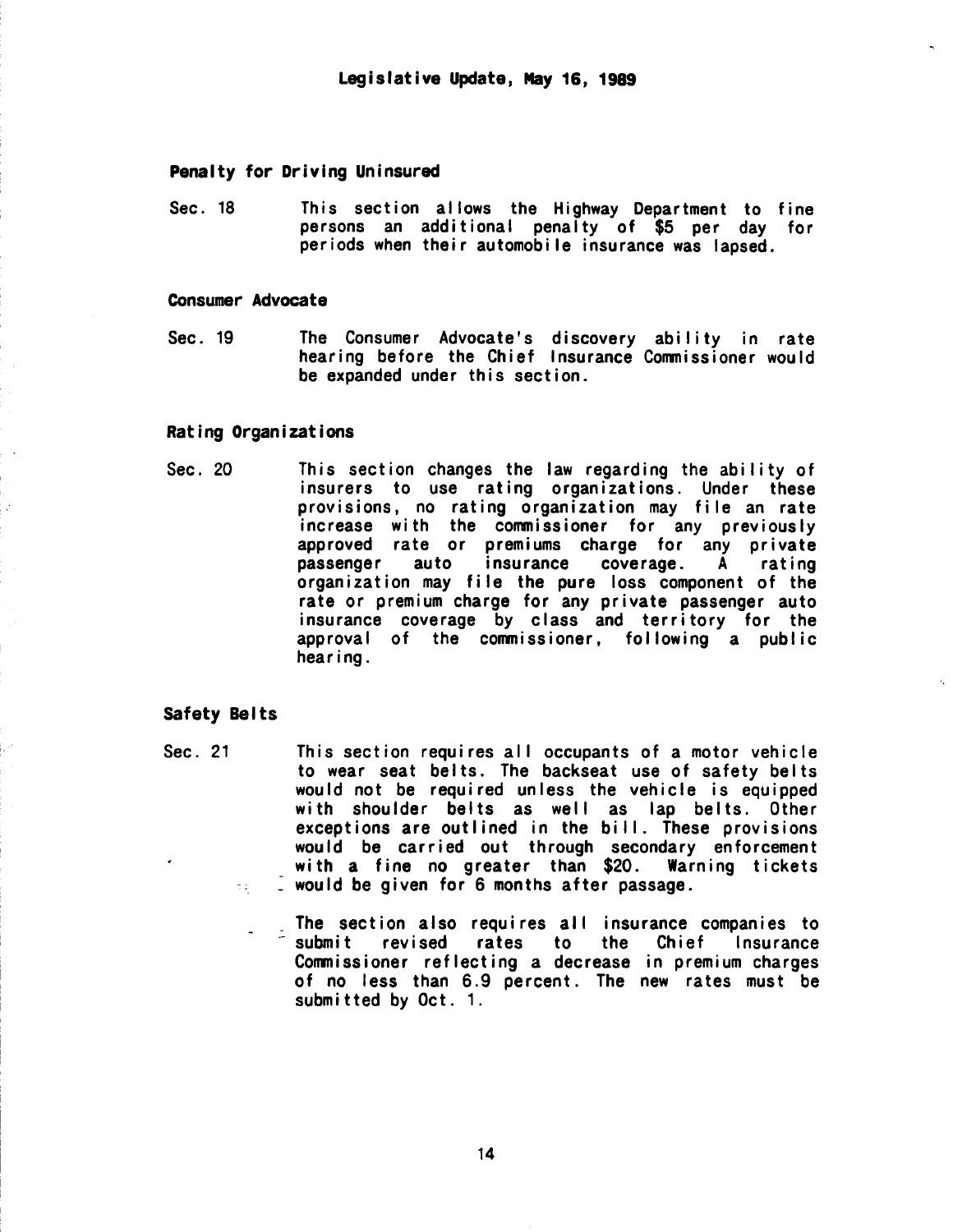The section also authorizes the Transportation Study Committee to feasibility of putting seat belts in buses and on smaller vans. School Bus review the pub I ic school

# 5afe Driving Discount

 $\cdot$ 

 $\overline{\mathbf{z}}$ 

Sec. 22 This section requires all insurance companies to use a Safe Driver Discount of 20 percent.

## Unfair Trade Practices

Sec. 23 This section set the amount health care providers may charge for medical records. Also outlines other unfair trade practices in connection with insurance.

#### Investment Income

Sec. 24 This section provides instructions and exhibits regarding how investment income must be used in determining rates.

# PIP Set-Off

Sec. 25 Under this section, if an insurance company sells<br>no-fault insurance coverage which provides personal injury protection (PIP), medical payment coverage, or economic loss coverage, the coverage must not be assigned or subrogated and is not subject to a set-off.

# Uninsured Violation a Misdemeanor

Sec. 26 Under this section, a person who knowingly drives<br>without insurance and causes damage or injury is guilty of a misdemeanor.

# Arson Claims

Sec. 27 This section requires an insurance company to notify the Chief Insurance Commissioner if they deny a fire claim as a result of arson.